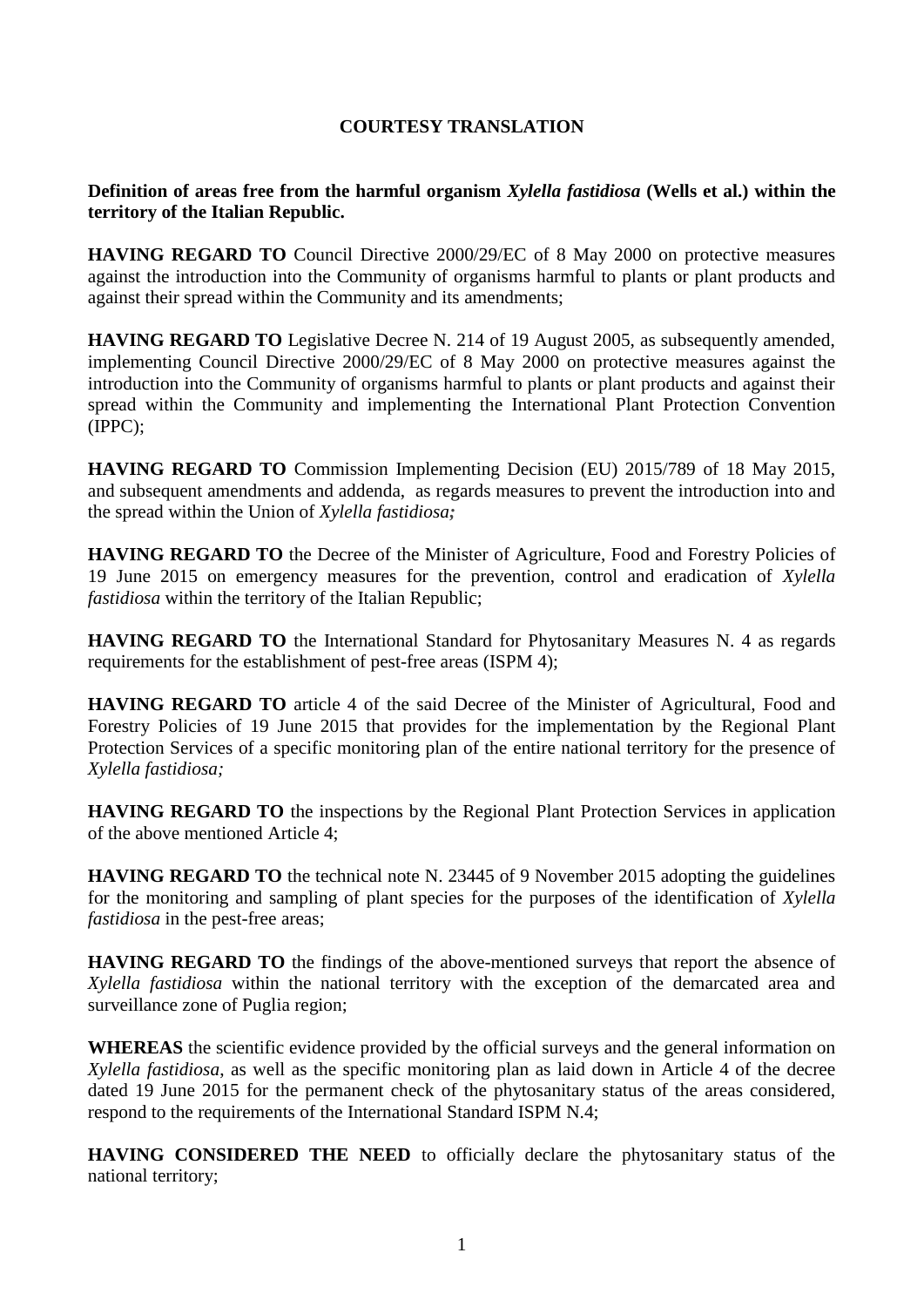**HAVING REGARD TO** Puglia Region's decision N. 23 of 12 February 2016 updating the demarcated areas after the detection of *Xylella fastidiosa* outbreaks;

**HAVING REGARD TO** Liguria Region's decision N. 1395 of 15 December 2015 establishing a buffer zone in the municipalities of Ventimiglia and Olivetta San Michele after detection of the bacterium in the municipalities of Menton and Biot in France;

**HAVING RECEIVED** the favourable opinion of the National Plant Health Committee referred to in Article 52 of the Legislative Decree N. 214 of 19 August 2005, as expressed in the session held on 28 January 2016;

**HAVING RECEIVED** the favourable opinion of the Standing Conference for Relations with the State, Regions and the Autonomous Provinces of Trento and Bolzano (Conferenza permanente per i rapporti con lo Stato, le Regioni e le Province autonome di Trento e Bolzano) as expressed in the session held on 4 February 2016;

# DECLARES:

## *Single Article*

- 1. The areas within the territory of the Italian Republic, listed in the annex to this decree, are free from the harmful organism *Xylella fastidiosa* (Wells et al.).
- 2. The Regional Plant Protection Services shall be closely in line with the provisions reported in article 4 of the decree of 19 June 2015 with the purposes of maintaining the status of *Xylella fastidiosa-*free area in the relevant zones within the regional territory.
- 3. The list of areas free from the harmful organism referred to in paragraph 1 is reviewed on the basis of the findings of official surveys, quarterly reported as defined in article 4, paragraph 7 of the decree dated 19 June 2015.

This decree is sent to the Supervisory body for registration and will enter into force the day after its publication in the *Official Journal* of the Italian Republic.

Rome,

*The Minister*